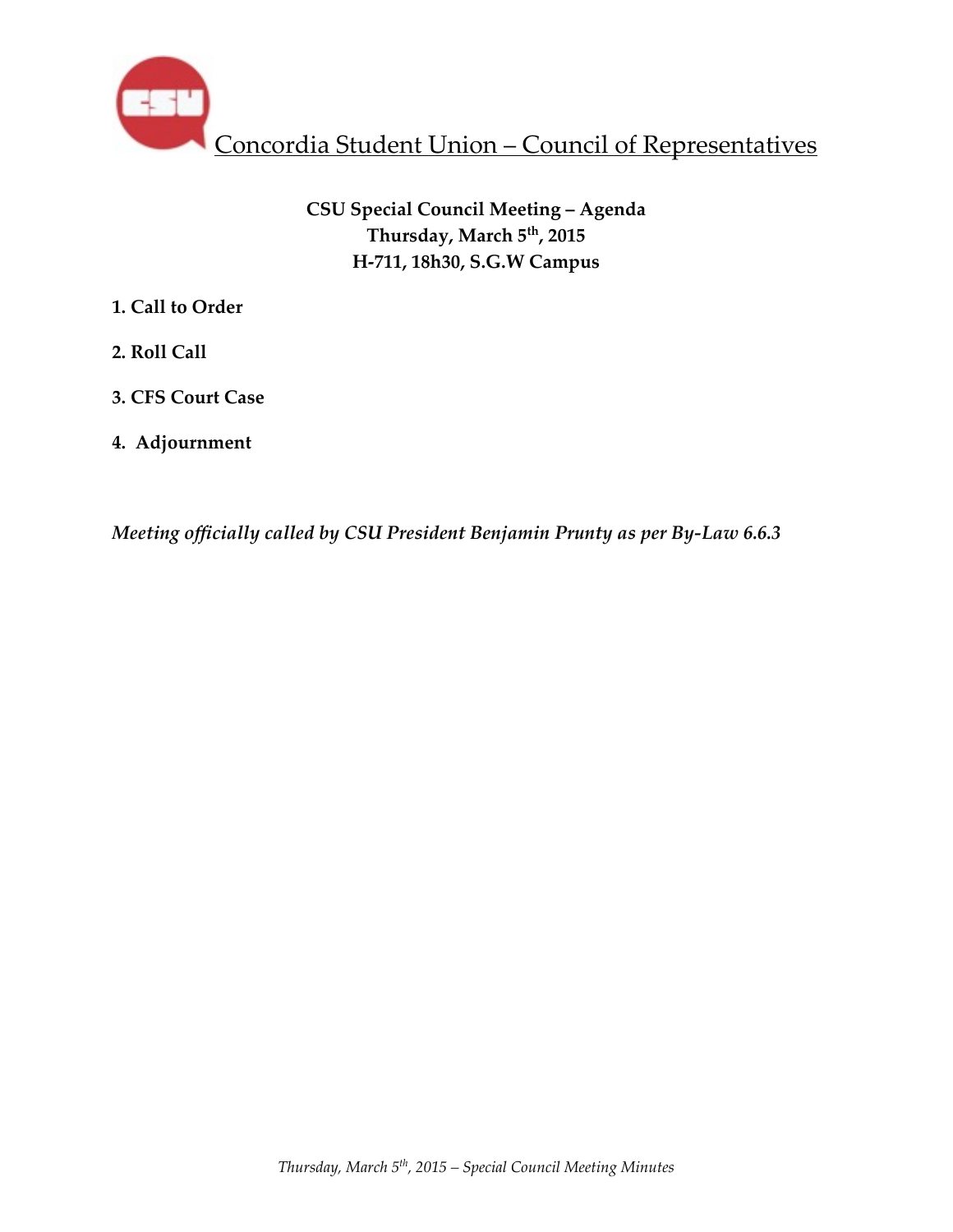

# **CSU Special Council Meeting – Agenda Thursday, March 5th, 2015 H-711, 18h30, S.G.W Campus**

## **1. CALL TO ORDER**

Meeting is called to order at 18h40.

We would like to acknowledge that Concordia university is on the traditional territory of the Kanien'keha:ka (Ga-niyen-gé-haa-ga), a place which has long served as a site of meeting and exchange *amongst nations. Concordia recognizes, and respects the Kanien'keha:ka (Ga-niyen-gé-haa-ga)* as the traditional custodians of the lands and waters on which we meet today.

## **2. ROLL CALL**

Executives present for the duration of the meeting were *Katherine Bellini* (VP Clubs & Internal Affairs), C*harles Bourassa* (VP Student Life), *Jessica Cabana* (VP Sustainability), *Benjamin Prunty* (President) and **Terry Wilkings (VP Academic & Advocacy).** 

Executives absent for the duration of the meeting were *Heather Nagy* (VP Finance) and *Gabriel Velasco* (VP Loyola).

Executives absent for the duration of the meeting granted reprieve were Anthony Garoufalis-Auger (VP External Affairs & Mobilization).

Councillors present for the duration of the meeting were *Gemma Acco* (Arts & Science), Jeremy *Blinkhorn* (Fine Arts), *Marie Brière de la Hosseraye* (Independent), *Scott Carr* (JMSB), *Faddy Kamel* (ENCS), *Lucinda Marshall-Kiparissis* (Arts & Science), *Marion Miller* (Fine Arts), *Nicholaos Mouzourakis*  (ENCS), *Terry Ngala* (Independent), *Matthew Palynchuk* (Arts & Science), *Marcus Peters* (Arts & Science), *Jason Poirier-Lavoie* (Arts & Science), *Thomas Radcliffe*  (Arts & Science), *Vicky Rodgers*  (JMSB), *John Talbot* (Arts & Science), *Taimur Tanoli* (JMSB), *Jeremy Tessier* (Arts & Science), *James Tyler Vaccaro* (Arts & Science), *Emma Wilson* (Fine Arts) and *Rami Yahia* (ENCS). 

Councillors absent for the duration of the meeting not granted reprieve were *Maylen Cytryn* (JMSB), *Jenna Cocullo* (Arts & Science), *Emily Fisher* (Arts & Science), *Caroline Messier-Gémes* (JMSB), *Angelica Novielli* (Arts & Science), *Michael Richardson* (JMSB) and *Chloë Williams* (Arts & Science).

## **3. CFS COURT CASE**

**Chair**: I have received one request for excusal from **Anthony** who is taking a leave of absence for personal reasons.

**Vicky Rodgers** moves to excuse Anthony Garoufalis-Auger's absence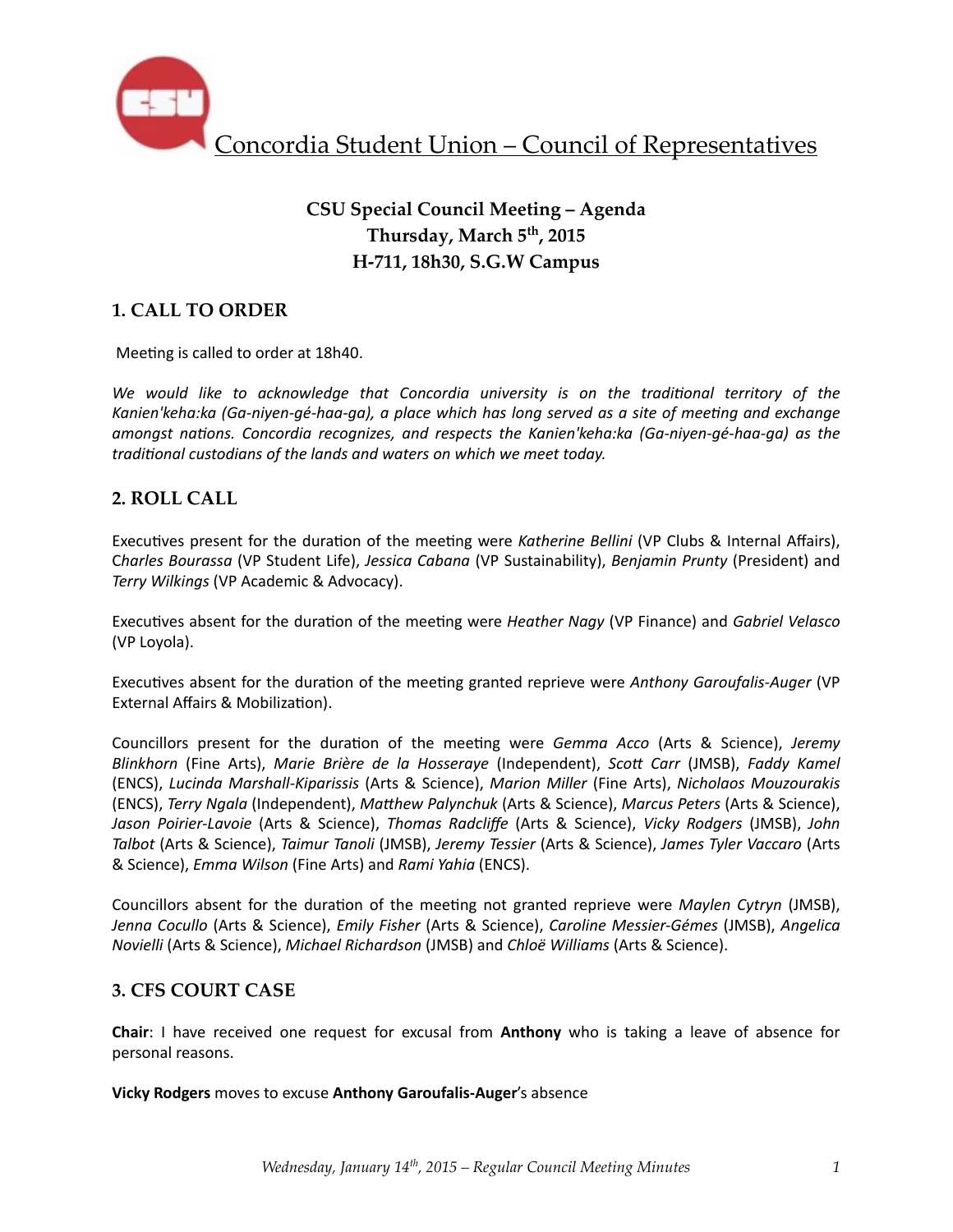

#### Seconded by **Benjamin Prunty**.

#### **VOTE**

In favour: 16 Opposed: 0 Abstentions: 0

*Motion carries.* 

**Benjamin Prunty** moves to enter closed session. Seconded by **Vicky Rodgers**. 

#### **VOTE**

In favour: 16 Opposed: 0 Abstentions: 0

*Motion carries.* 

#### **Nicholaos Mouzourakis**:

BE IT RESOLVED THAT that Council authorizes the CSU's lawyers and president of the CSU to execute the settlement following the terms and conditions presented by the CSU's lawyers at this meeting of Council.

Seconded by **Benjamin Prunty**. 

*Motion carries.* 

**James Tyler Vaccaro** moves to enter open session. Seconded by **Terry Wilkins**.

*Motion carries.* 

**Marcus Peters** moves to ratify the motion passed in closed session. Seconded by **Vicky Rodgers**. 

#### **VOTE**

In favour: 20 Opposed: 0 Abstentions: 0

*Motion carries.* 

## **4. ADJOURNMENT**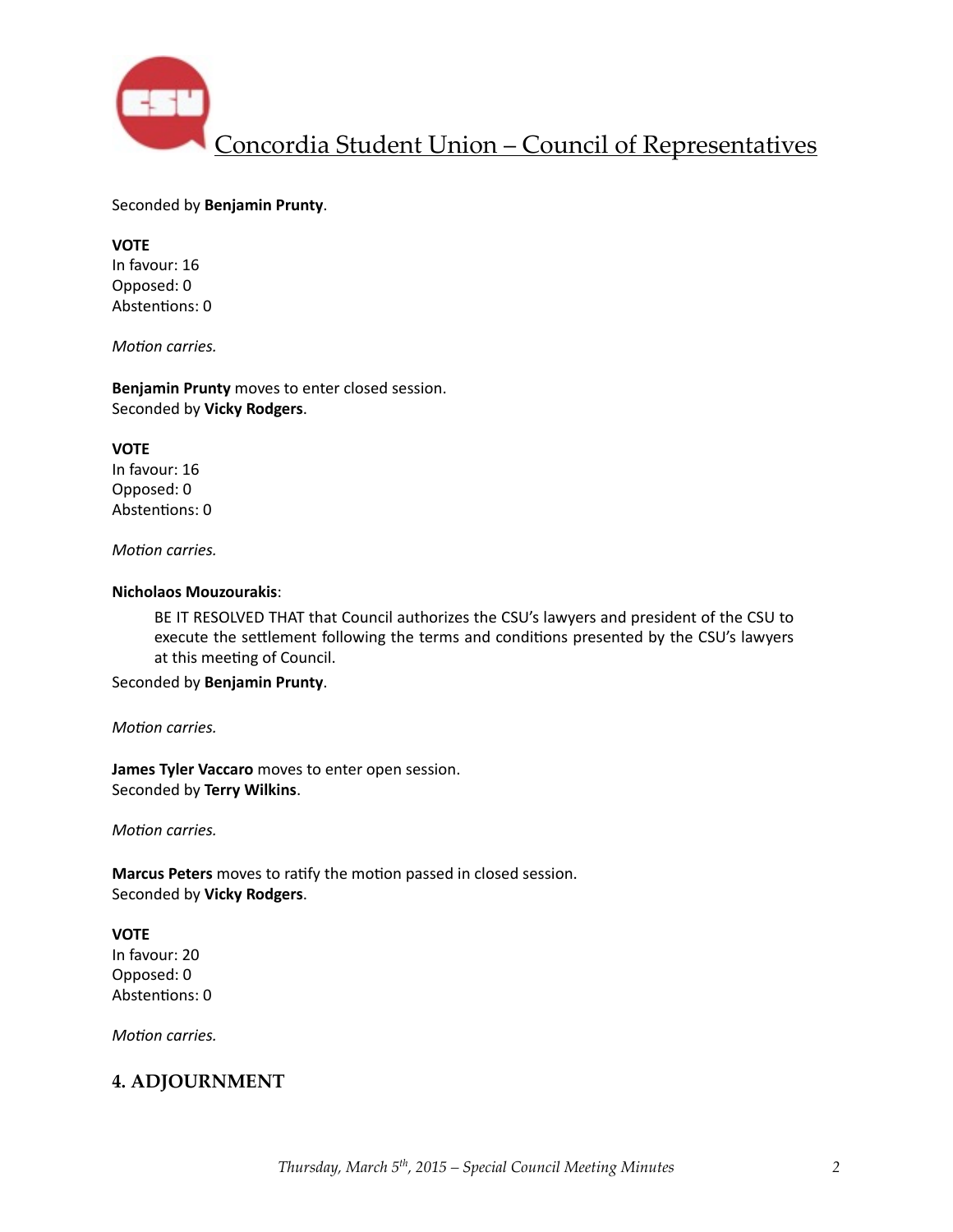

**Nicholaos Mouzourakis** moves to adjourn. Seconded by **Vicky Rodgers**. 

### **VOTE**

In favour: 20 Opposed: 0 Abstentions: 0

*Motion carries.* 

*Meeting is adjourned at 20h13.*